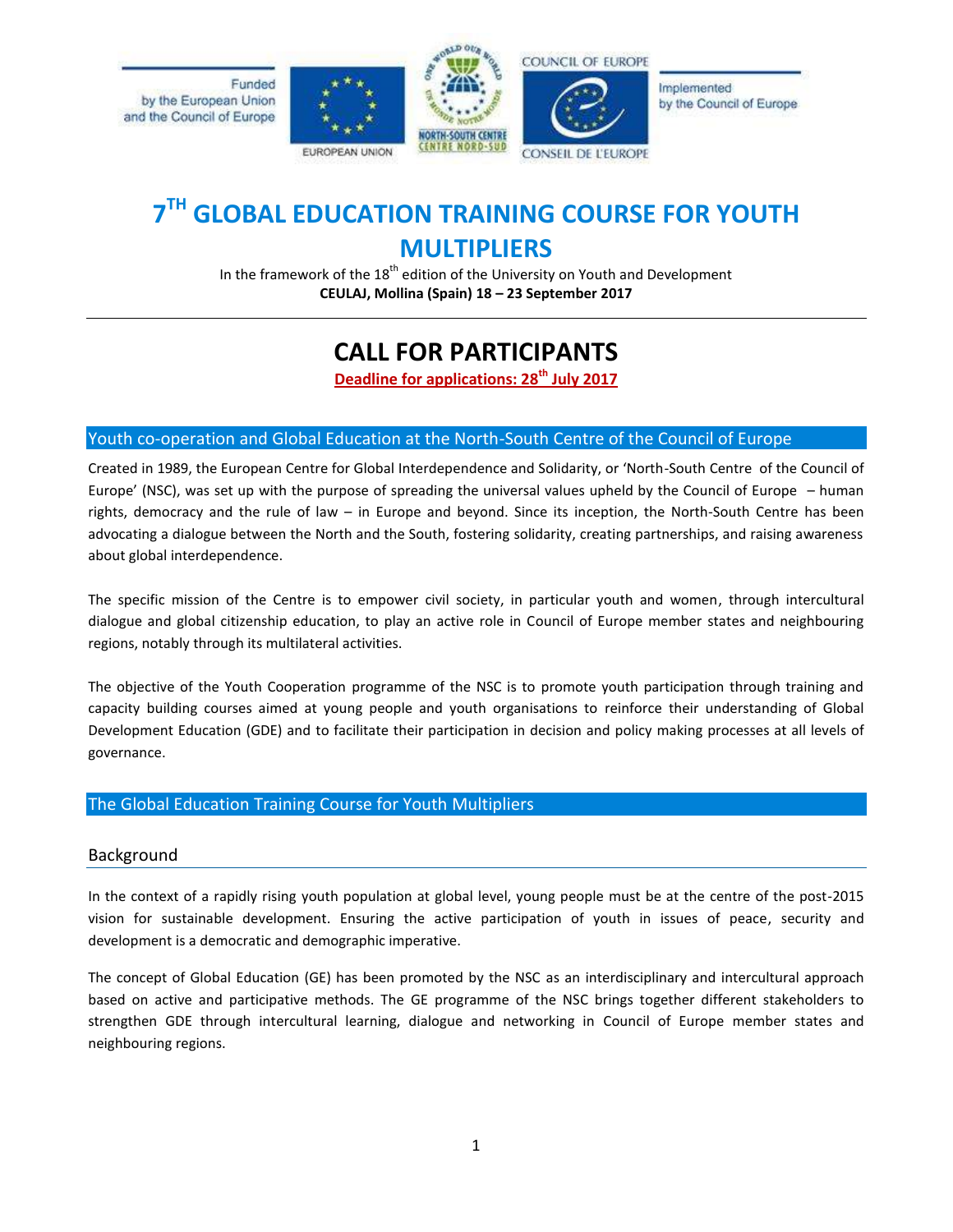

With these objectives in mind, the NSC acknowledges that youth organisations have the expertise, pedagogical approach and capacity to reach out to other young people in their communities. Youth organisations are important knowledge producers and education providers, in formal, non-formal and informal settings. The NSC activities respond to this reality and the Youth Cooperation and GE programmes are tied together through a complementary series of e-learning and residential training courses to promote the human rights, intercultural dialogue and democratic citizenship dimensions of GE.

The Global Education Training Course for Youth Multipliers is part of the iLegend project: Intercultural Learning Exchange through Global Education, Networking and Dialogue co-funded by the Council of Europe and the Civil Society and Local Authorities Programme of the European Union.

## Objectives and Expected Results

The training course has two main aims:

- to empower young people to further support the practice of GDE based on NSC GE methodology;
- to provide youth multipliers with a series of competences and tools to promote and disseminate principles of GDE to other young people.

The specific objectives of the course are:

- to understand the skills, values and knowledge behind the concept of GDE;
- to raise awareness about the UN 2030 Agenda for Sustainable Development (UN Agenda 2030) and the role that young people and youth organisations have in implementing, monitoring and evaluating the UN Sustainable Development Goals (UN SDGs) in their local communities;
- to offer a platform to reflect on the role of peer education among young people;
- to facilitate the development of specific training and facilitation competences and transfer of knowledge in educational methodologies for the development of multilateral youth activities that promote peaceful and inclusive societies;
- to contribute to a database/network of young trainers/multipliers on GDE that will support inclusive and equitable quality education;

# The Framework of the Training Course: the 18<sup>th</sup> University on Youth and Development (UYD)

The  $7^{\text{th}}$  edition of the Global Education Training Course for Youth Multipliers takes place in the framework of the 18<sup>th</sup> University on Youth and Development (UYD) organised in partnership with the Spanish Government (INJUVE), the European Youth Forum (YFJ), the Spanish Youth Council (CJE)and other international youth organisations and youth serving organisations.

Since its first edition in 2000, the University takes place once a year bringing together representatives of youth organisations and youth movements who gather in the CEULAJ (Euro-Latin-American Youth Centre) to discuss, train and be trained around the main issues on the global agenda.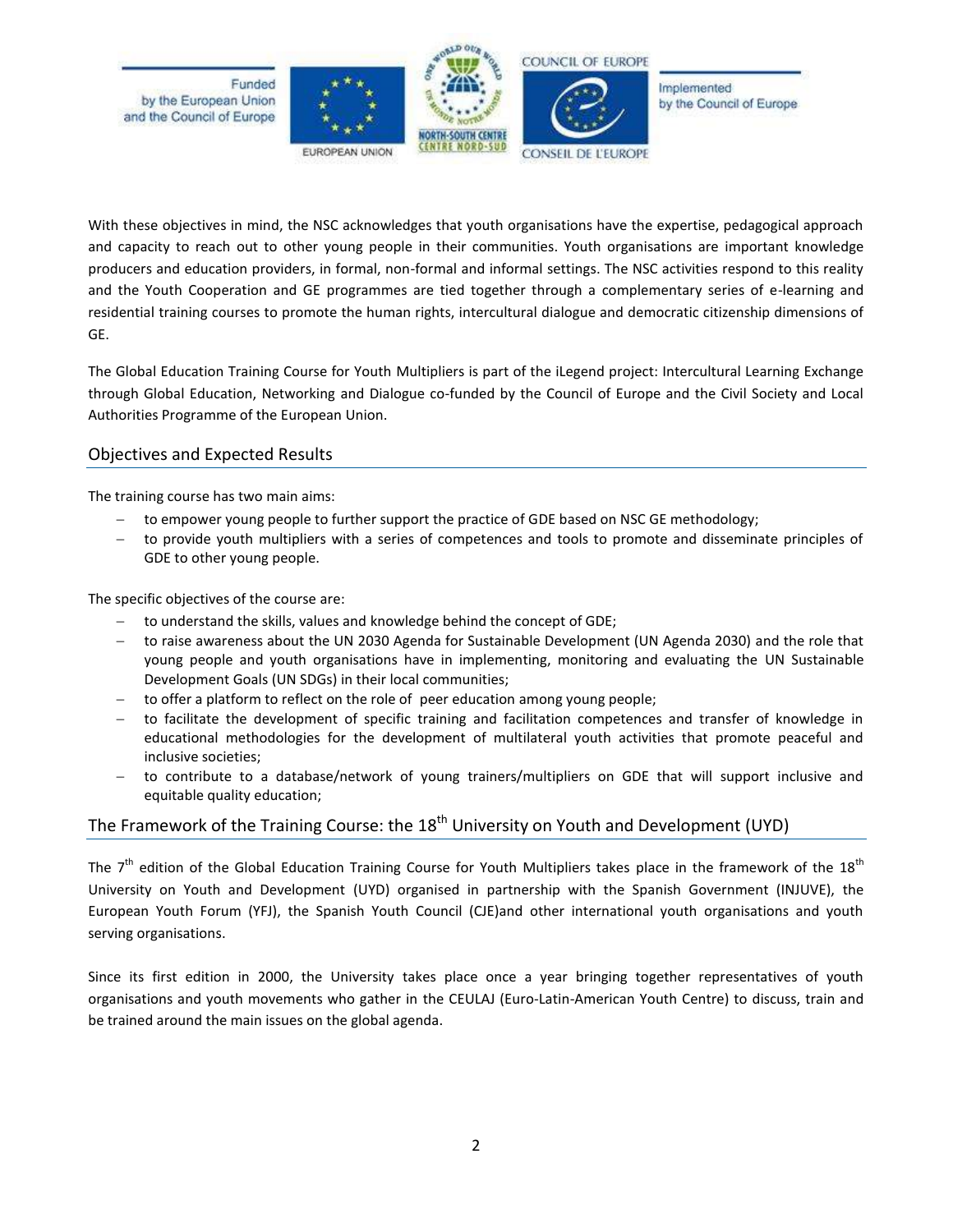

The University is part of the Network of Universities on Youth and Global Citizenship<sup>1</sup> and is committed to further strengthening youth cooperation through a permanent dialogue between youth organisations and youth-related institutions at regional, multilateral and global level, contributing to the Global Youth Partnership for Development.

Each year, an overarching theme is chosen to connect the different Universities of the Network. In 2017 the theme chosen is "Developing Global Identities". This year's theme would allow participants and political representatives to reflect on how youth organisations and youth work can empower young people as global citizens to celebrate their diverse identities, face their vulnerabilities and unleash their potential to contribute to the implementation, monitoring and evaluation of the UN Agenda 2030.

You can read the full concept not[e here.](http://www.coe.int/t/dg4/nscentre/News/2017/NSC-YC-CN_Developing%20Global%20Identities_EN.pdf)

### Methodology

The training methodology is based on a number of successful experiences of training for youth workers and youth leaders developed by the North-South Centre. It will also benefit from the knowledge of a team of facilitators experts in the field of Youth Cooperation and Global Education.

The team will be composed having into consideration the complementarity of their profiles. It should be expected that the team of facilitators also reflect gender balance and the cultural and geographical diversity of the regions.

The final programme elements will be defined by the pedagogical team, having into consideration the overall aims, the profile and expectations of participants and the theme "Developing Global Identities".

The course is a week-long programme using a variety of educational methods such as: thematic and methodological and inputs and discussions, new technologies, guides and reference documents, simulation exercises, group's dynamics, interactive role plays, examples of good practices, etc. The use of experiential methods and workshops will strengthen the practical side of the course.

# Procedure

#### Profile

 $\overline{\phantom{a}}$ 

Candidates will be considered for the selection phase on the basis of the following eligibility criteria to be fulfilled by the deadline for applications:

- be a citizen from one of the Council of Europe member states and the Southern Neighbourhood;
- be between 18 and 30 years old;
- be able to work and communicate fluently in English;
- be supported by one youth organisation/platform or institution.

 $1$  The Network, created in 2011, currently includes the University on Youth and Development (UYD, Spain) and the Mediterranean University on Youth and Global Citizenship (MedUni, Tunisia). The Network also included the African University on Youth and Development (AUYD, Cape Verde and Kenya) and the University of Participation and Citizenship (UPC, Uruguay), not active at the moment.